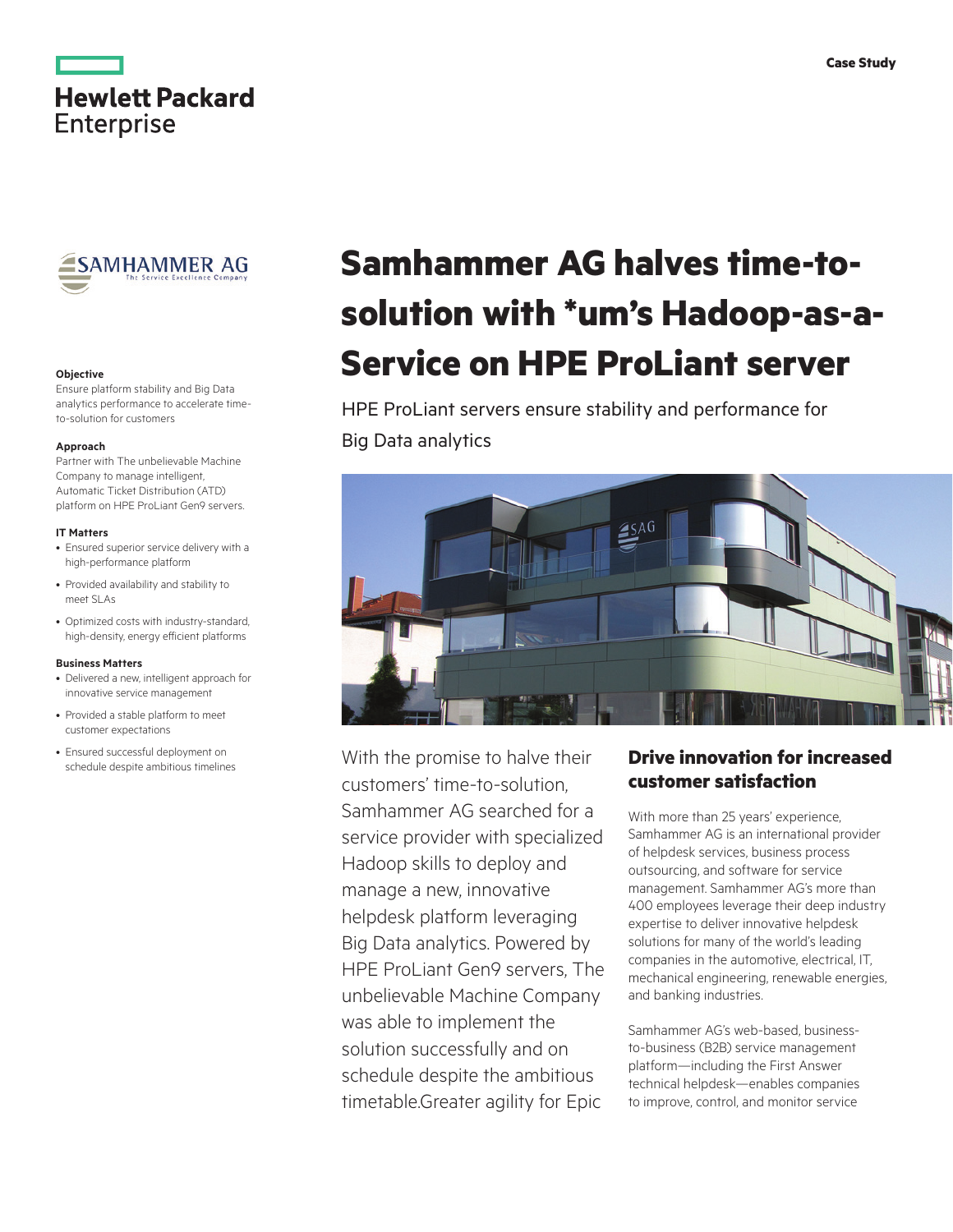**Case study** Page 2 **Industry** Software: Service Management

"Our cooperation with The unbelievable Machine Company (\*um) and leveraging HPE server technology was crucial to the success of integrating our new, intelligent Automatic Ticket Distribution (ATD) capabilities to enhance our web-based First Answer Helpdesk Software."

– Thomas Hellerich, Chief Operating Officer (COO) at Samhammer AG

processes, as well as linking people with knowledge and procedures. But as a company that's continually looking to push the boundaries and deliver increased customer satisfaction, Samhammer AG wanted to enhance First Answer by adding artificial intelligence to accelerate time-to-solution.

"Our promise to our customers is to halve their time-to-solution," says Thomas Hellerich, Chief Operating Officer (COO) at Samhammer AG. "Our cooperation with The unbelievable Machine Company (\*um) and leveraging HPE Server technology was crucial to the success of integrating our new, intelligent Automatic Ticket Distribution (ATD) capabilities to enhance our web-based First Answer Helpdesk Software."

Based on MapR's Converged Data Platform that integrates the power of Hadoop and Spark with global event streaming, real-time database capabilities, and enterprise storage for developing and running innovative data

applications—Samhammer AG developed a patented, intelligent Automatic Ticket Distribution (ATD) capability. ATD leverages the power of Big Data to analyze in real-time user queries entered in natural language, and matches the input with a knowledgebase to provide best effort answers. If the answer is not in the knowledgebase, the system identifies an agent or team with the relevant expertise and forwards the ticket directly to them to ensure the fastest possible resolution.

## **Choose a partner, not just a service provider**

"We didn't want just any service provider to run the ATD platform for us," says Hellerich. "We wanted a partner who was also a leading data specialist. They needed to cover all of our requirements from Big Data consulting to implementation to managing the ATD platform. The unbelievable Machine Company was able to focus on the needs of the solution and satisfy all of our requirements."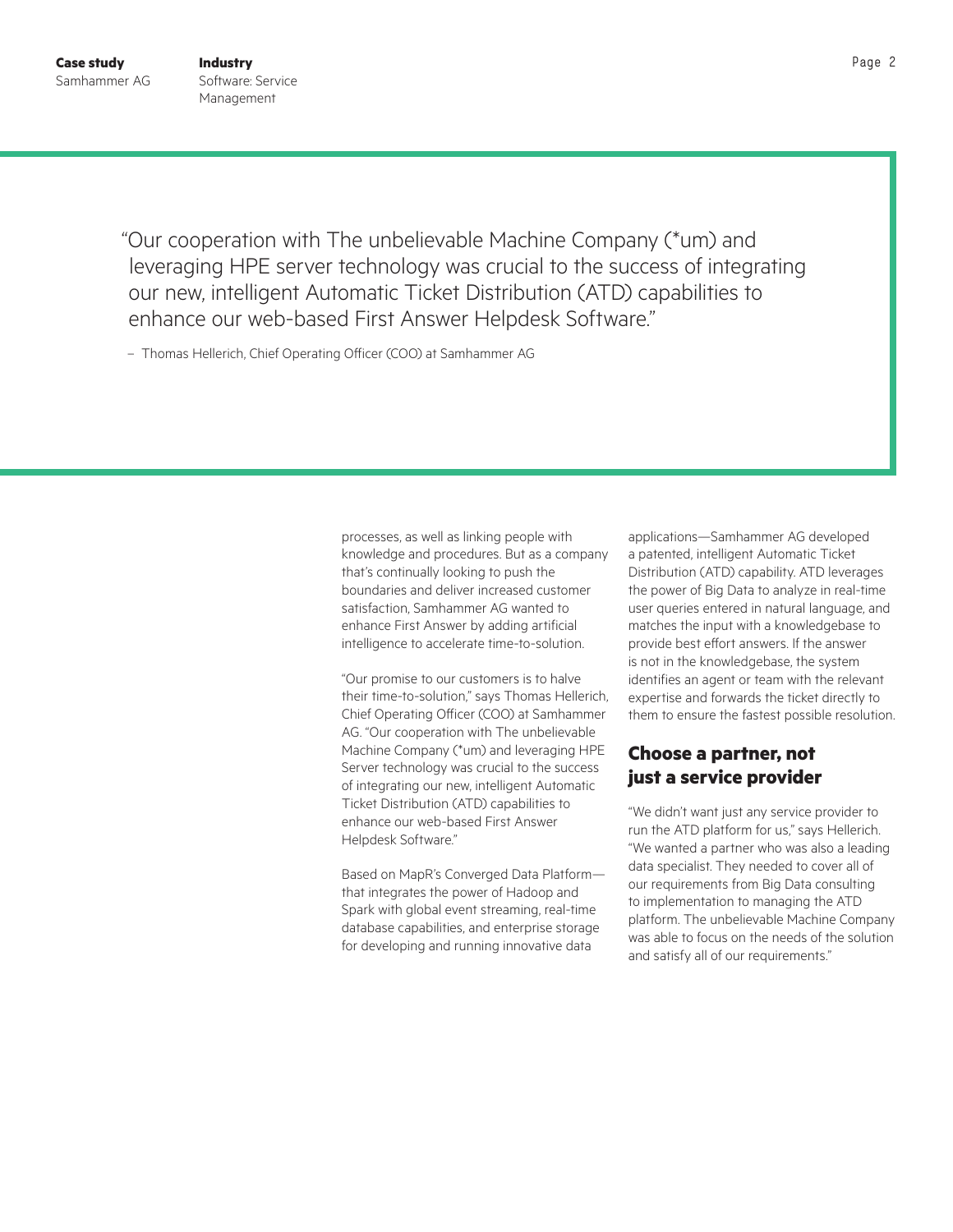With data centers in Frankfurt, Berlin, and Amsterdam, The unbelievable Machine Company—also known as \*um—offers colocation, managed hosting, and cloud services with core expertise in Big Data, e-commerce, and PCI-DSS. With over 120 experts for Big Data, Data Science, and Cloud Services in Berlin and Vienna, The unbelievable Machine Company offers both enterprise-ready, Hadoop-as-a-Service on top of \*umCloud, and on-premises Hadoop projects to address the specific needs of each customer.

"We're not a commodity service provider," says Mario Apitz, Director of Operations at The unbelievable Machine Company. "Our value proposition for Samhammer AG is that we specialize in Hadoop and can provide both a dedicated cloud platform and the skills they need to manage the ATD solution to meet both their commitment and their customers' expectations."

## **Choose the right platform**

"When it came to selecting the servers to run the solution, \*um helped us to evaluate a number of alternatives," adds Hellerich. "We chose HPE ProLiant Gen9 servers because of their exceptional performance, as well as the fact that they're easy to deploy, manage, and maintain. Together with \*um we designed a multiple-node Hadoop cluster that's allowed us to meet the needs of our customers."

Powering Samhammer AG's ATD platform, HPE ProLiant Gen9 servers deliver more compute and storage capacity in a smaller footprint with lower energy consumption all critical considerations for a mid-market service provider like The unbelievable Machine Company. Faster compute, memory, and I/O performance, coupled with increased storage and lower latency networking performance translates to accelerated time-to-solution for ATD end-users. And built-in platform redundancy together with The Unbelievable Machine Company's best practices and Hadoop proficiency assures Samhammer AG's customers of 24x7 availability.

"We always use brand servers, not white boxes," says Apitz. "Our message to \*um customers is that we provide a secure, highly-available environment built on brand components that are quick to deploy and easy to maintain. With HPE ProLiant servers we accelerate time-to-solution and provide a stable platform that gives our customers the competitive advantage that they're looking for."

"That's why we recommended HPE ProLiant Gen9 servers for Samhammer AG's ATD project," explains Apitz. "With ATD being sensitive to both latency and performance, HPE servers offer the compute capabilities they need along with reliability and availability. In addition, HPE's server management tools—such as HPE Integrated Lights-Out (iLO)—integrate seamlessly with our existing management toolset that we use to deploy, manage, and monitor all of the environments within our data centers."

## **Create a better customer experience**

"The challenge we had was to implement Big Data methodologies for semantic analysis of incident descriptions in First Answer within just a few weeks," says Hellerich. "We wanted to provide our customers with an even faster and more reliable solution for their reported incidents."